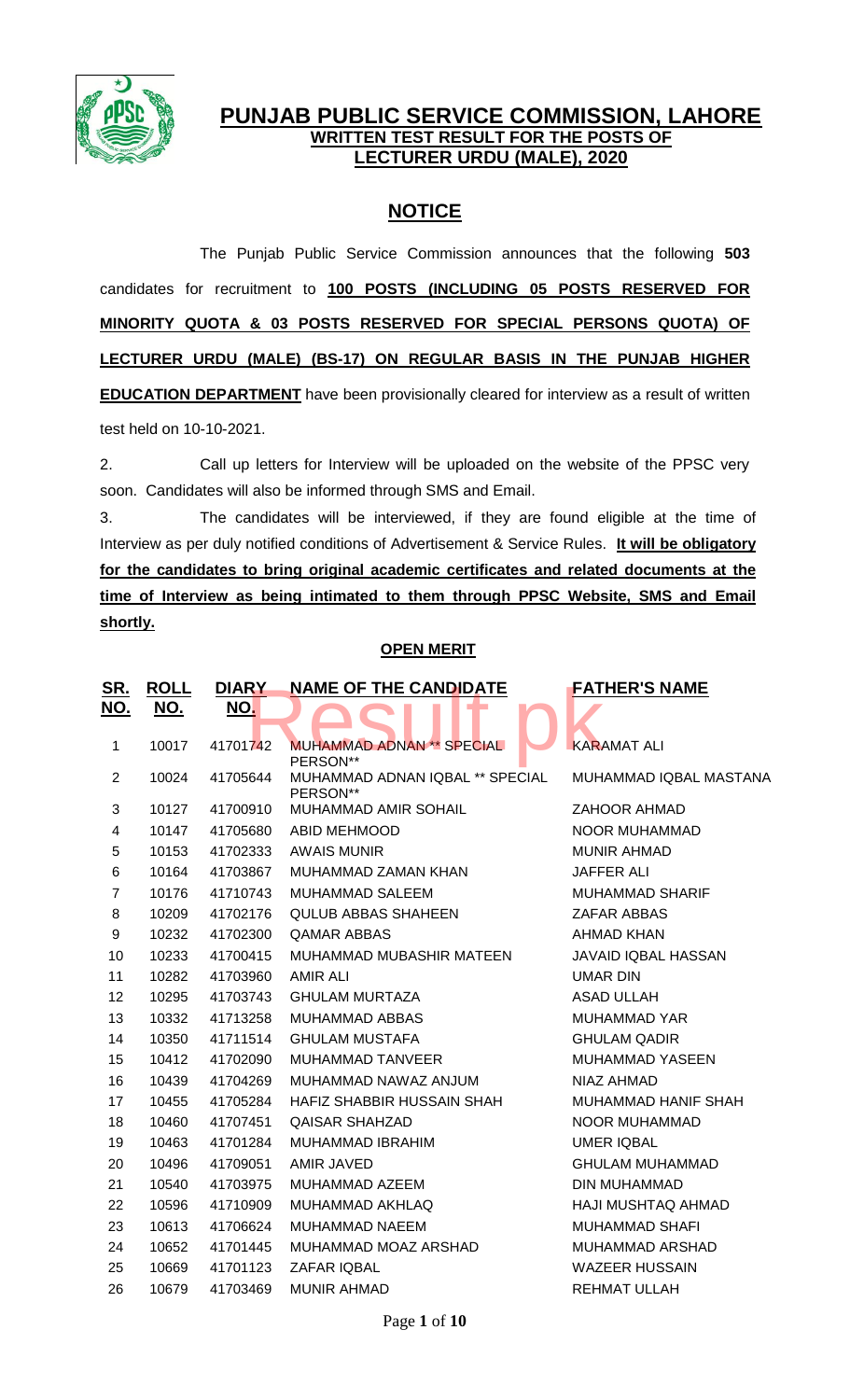| 27 | 10687 |          | 41705249 ATTA UR REHMAN                                           | NOOR H            |
|----|-------|----------|-------------------------------------------------------------------|-------------------|
| 28 | 10690 | 41705517 | RIAZ AHMAD                                                        | <b>FAROO</b>      |
| 29 | 10742 | 41706323 | MUHAMMAD ASIF                                                     | <b>FAZAL</b>      |
| 30 | 10835 | 41701908 | MUHAMMAD TAHIR NAZIR                                              | <b>NAZIR A</b>    |
| 31 | 10852 | 41710510 | <b>JAVAD IQBAL</b>                                                | AHMAD             |
| 32 | 10853 | 41701790 | <b>GHULAM ABBAS</b>                                               | <b>ALLAH D</b>    |
| 33 | 10925 | 41710601 | MUHAMMAD SHAHBAZ                                                  | <b>MUHAMI</b>     |
| 34 | 10933 | 41704927 | <b>ABDUL SATTAR</b>                                               | <b>ABDUL F</b>    |
| 35 | 10948 | 41702032 | MUHAMMAD SALEEM                                                   | <b>MUHAMI</b>     |
| 36 | 10985 | 41700694 | AFTAB NAWAB                                                       | <b>MUHAMI</b>     |
| 37 | 10988 |          | 41710271 RAO MUHAMMAD UMAR                                        | <b>RAO MU</b>     |
| 38 | 11003 | 41703809 | <b>TOUSEEF YOUSUF</b>                                             | <b>MUHAMI</b>     |
| 39 | 11055 | 41705378 | AAMIR ABBAS                                                       | <b>GHULAN</b>     |
| 40 | 11070 | 41706219 | <b>SHAHID NAZIR</b>                                               | <b>NAZIR A</b>    |
| 41 | 11123 |          | 41710427 ADNAN AHMAD KHAN                                         | <b>FAQIR M</b>    |
| 42 | 11124 | 41707592 | SHAHZAD AHMAD                                                     | ABDUL.            |
| 43 | 11129 | 41705551 | <b>INNAM UL HAQ</b>                                               | <b>GHULAN</b>     |
| 44 | 11169 | 41705478 | MUHAMMAD ZUBAIR AKRAM                                             | <b>MUHAMI</b>     |
| 45 | 11205 | 41707921 | MUHAMMAD RAMZAN                                                   | <b>MUHAMI</b>     |
| 46 | 11223 | 41702352 | HAFIZ MUHAMMAD ASGHAR                                             | <b>BASHIR</b>     |
| 47 | 11260 | 41706762 | <b>FAROOQ HAIDER</b>                                              | ABDUL 0           |
| 48 | 11295 | 41703084 | KHALID HUSSAIN                                                    | <b>KHAN M</b>     |
|    |       |          |                                                                   | <b>SULTAN</b>     |
| 49 | 11308 | 41702770 | <b>IMTIAZ AHMED</b>                                               |                   |
| 50 | 11321 | 41703263 | <b>ASAD FAIZ</b>                                                  | <b>FAIZ AH</b>    |
| 51 | 11350 | 41705321 | MUHAMMAD MUZAMMAL                                                 | <b>MUHAMI</b>     |
| 52 | 11356 | 41712060 | <b>GULFAM YAQOOB</b>                                              | <b>MUHAMI</b>     |
| 53 | 11369 | 41707268 | MALIK BALAWAL HUSSAIN                                             | <b>SHER AI</b>    |
| 54 | 11382 | 41706244 | MUKHTAR AHMAD ANJUM                                               | RAJA KH           |
| 55 | 11402 | 41700500 | SHAHZAD AHMAD NAQSHBANDI                                          | <b>SHAFIQ</b>     |
| 56 | 11408 |          | 41701702 HAFIZ MUHAMMAD ASIF<br><b>Contract Contract Contract</b> | KHALIL            |
| 57 | 11447 | 41705535 | <b>ABRAR KALEEM</b><br>E.                                         | <b>MUHAMI</b>     |
| 58 | 11449 | 41707977 | <b>FAZAIL AHMED ALTAF</b>                                         | <b>MUHAMI</b>     |
| 59 | 11464 | 41701608 | <b>ADNAN MALIK</b>                                                | <b>RASHID</b>     |
| 60 | 11515 | 41701820 | MUHAMMAD JAMSHED                                                  | <b>JAFAR H</b>    |
| 61 | 11526 | 41700425 | <b>MUHAMMAD NAUMAN</b>                                            | ABDUL 0           |
| 62 | 11555 | 41702337 | SHAHBAZ AHMAD                                                     | <b>BASHIR</b>     |
| 63 | 11557 | 41704108 | <b>MUHAMMAD ASIF</b>                                              | <b>MUHAMI</b>     |
| 64 | 11560 | 41705272 | RASHID MEHMOOD                                                    | <b>ALI SHA</b>    |
| 65 | 11576 | 41705990 | <b>SADI AHMAD</b>                                                 | YAR MU            |
| 66 | 11581 | 41700436 | MUHAMMAD NADEEM                                                   | <b>MUHAMI</b>     |
| 67 | 11617 | 41702545 | <b>UMAR FAROOQ</b>                                                | MANZO0            |
| 68 | 11655 | 41707441 | <b>TANVEER HUSSAIN</b>                                            | AKBAR /           |
| 69 | 11664 | 41701460 | RAZWAN ANWAR                                                      | <b>MUHAMI</b>     |
| 70 | 11676 | 41709934 | <b>HASNAIN RAZA</b>                                               | ZAWAR             |
| 71 | 11697 | 41701579 | MUHAMMAD UMER FAROOQ                                              | <b>MUHAMI</b>     |
| 72 | 11698 | 41702125 | <b>MUHAMMAD BADER MUNEER</b>                                      | <b>MUNEEF</b>     |
| 73 | 11719 | 41708447 | ZAGAM ABBAS                                                       | <b>MUZAFF</b>     |
| 74 | 11726 | 41710399 | <b>MUHAMMAD ASIF</b>                                              | AHMAD             |
| 75 | 11747 | 41705343 | MUHAMMAD MUBASHIR ALAM                                            | <b>MUHAMI</b>     |
| 76 | 11752 | 41706500 | SYED MUHAMMAD MUSTAFA MEHDI                                       | SYED <sub>M</sub> |
| 77 | 11763 | 41708313 | <b>KHAWAR SHAHZAD</b>                                             | <b>MUHAMI</b>     |
| 78 | 11790 | 41709929 | MUHAMMAD KHIZIR ABBAS                                             | <b>MUHAMI</b>     |
| 79 | 11803 | 41704251 | YASIR HAMEED                                                      | <b>ABDUL F</b>    |
| 80 | 11826 | 41706457 | MUHAMMAD AAMIR                                                    | <b>ALAM SI</b>    |
| 81 | 11840 | 41700012 | <b>IMRAN HAIDER</b>                                               | <b>GHULAN</b>     |
| 82 | 11866 | 41702438 | <b>RAZWAN KHAN</b>                                                | <b>IMDAD L</b>    |
| 83 | 11881 | 41700194 | <b>ASGHAR ALI</b>                                                 | <b>MUHAMI</b>     |
| 84 | 11902 | 41711478 | MUHAMMAD UMAIR                                                    | <b>MUHAMI</b>     |
|    |       |          |                                                                   |                   |

**NOOR HUSSAIN** FAROOQ AHMAD FAZAL HUSSAIN NAZIR AHMED **AHMAD BAKHSH** ALLAH DITTAH MUHAMMAD YASIN ABDUL RAHIM MUHAMMAD IBRAHIM MUHAMMAD NAWAB RAO MUHAMMAD WAKEEL MUHAMMAD YOUSUF MUGHAL **GHULAM MUHAMMAD** NAZIR AHMAD FAQIR MUHAMMAD KHAN ABDUL JABBAR **GHULAM SARWAR** MUHAMMAD AKRAM MUHAMMAD NAWAZ BASHIR AHMED ABDUL GHAFOOR KHAN MUHAMMAD **FAIZ AHMAD** MUHAMMAD MUNSHA MUHAMMAD YAQOOB **SHER ALI** RAJA KHAN SHAFIQ AHMAD KHALIL AHMAD MUHAMMAD RAFIQUE MUHAMMAD RASHEED RASHID AHMAD **JAFAR HUSSAIN** ABDUL QAYYUM BASHIR AHMAD MUHAMMAD DIN **ALI SHAIR** YAR MUHAMMAD MUHAMMAD IQBAL MANZOOR AHMAD AKBAR ALI MUHAMMAD ANWAR ZAWAR HUSSAIN MUHAMMAD SHAFI MUNEER HUSSAIN JAVEED MUZAFFAR SHAH AHMAD ALI MUHAMMAD BAKHSH **SYED MUHAMMAD SIBTAIN SHAH** MUHAMMAD AMEER MUHAMMAD HUSSAIN ABDUL HAMEED **ALAM SHER GHULAM RASOOL IMDAD ULLAH** MUHAMMAD AKBAR MUHAMMAD WALEEM MUHAMMAD SIDDIQUE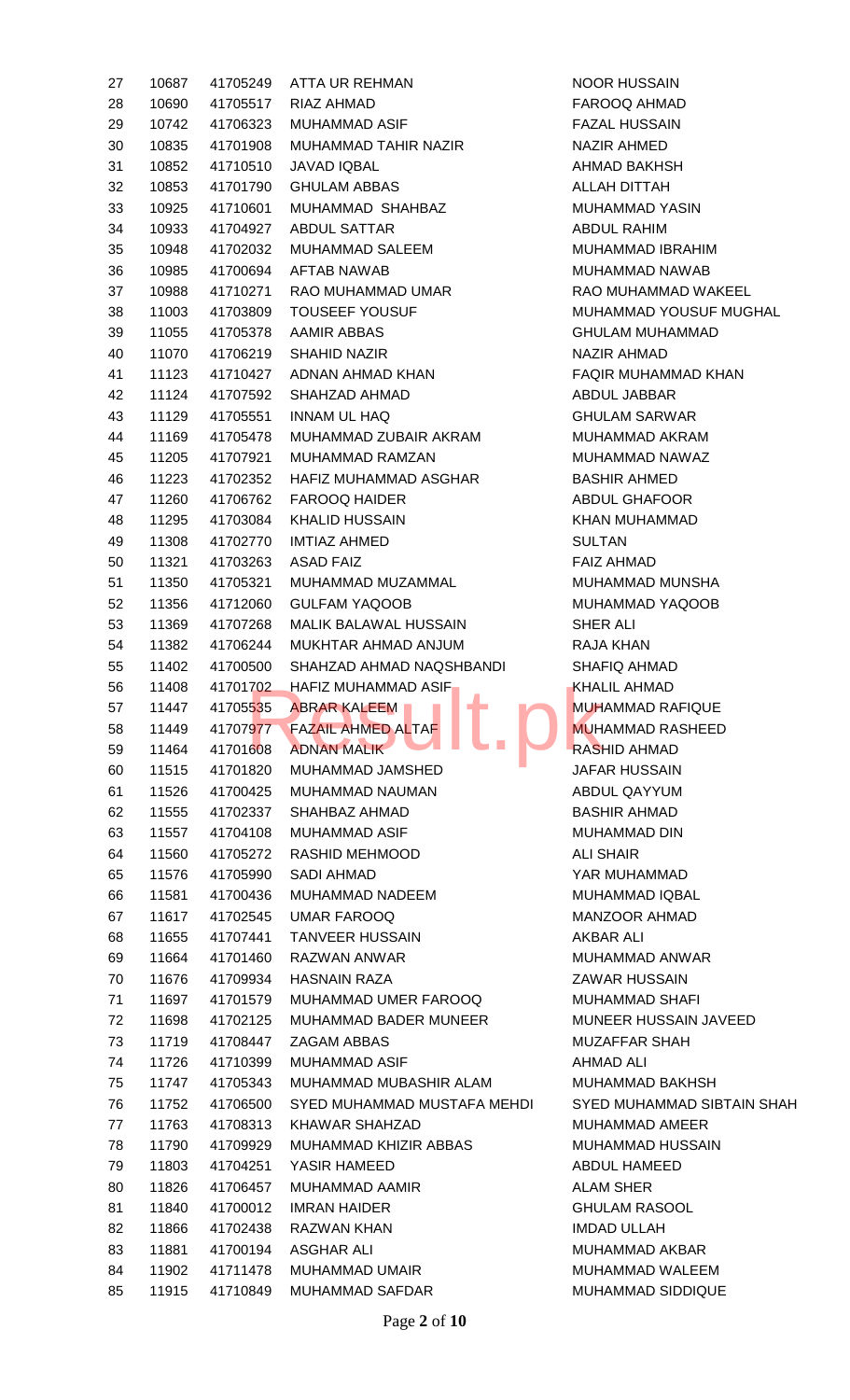| 86  | 11962 | 41708808 | MUHAMMAD ZUBAIR SHAHZAR      | <b>MUHAM</b>      |
|-----|-------|----------|------------------------------|-------------------|
| 87  | 11972 | 41701446 | <b>BILAL AHMAD</b>           | <b>MUHAM</b>      |
| 88  | 11997 | 41704288 | <b>USMAN AHMAD</b>           | <b>RASHEE</b>     |
| 89  | 12022 | 41710028 | <b>AFTAB HAIDER</b>          | <b>GHULAM</b>     |
| 90  | 12044 | 41700202 | <b>AZIZ AHMAD</b>            | <b>NAZEEF</b>     |
| 91  | 12053 | 41700753 | <b>MUHAMMAD SHAHID</b>       | <b>MUHAM</b>      |
| 92  | 12107 | 41707161 | MUHAMMAD FAROOQ              | <b>ABDUR</b>      |
| 93  | 12114 | 41702014 | <b>MUHAMMAD ZUBAIR</b>       | <b>GHULAM</b>     |
| 94  | 12165 | 41706119 | SAJID HAMEED                 | UMAR <sub>H</sub> |
| 95  | 12167 | 41710722 | <b>AMANULLAH</b>             | <b>ABDUL</b>      |
| 96  | 12206 | 41702074 | <b>ZESHAN ALI</b>            | WARIS /           |
| 97  | 12245 | 41701361 | MUHAMMAD IRFAN               | <b>HAJI MU</b>    |
| 98  | 12253 | 41704886 | <b>SHAHID IMRAN</b>          | <b>BASHIR</b>     |
| 99  | 12268 | 41704745 | <b>MUHAMMAD SALEEM</b>       | <b>UMAR D</b>     |
| 100 | 12315 | 41703316 | WAQAS AHMAD                  | <b>AHMAD</b>      |
| 101 | 12330 | 41708993 | SYED ZAIN UL ABIDEEN RIZVI   | SYED <sub>N</sub> |
| 102 | 12345 | 41700876 | ASIM ALI                     | <b>SHAIR N</b>    |
| 103 | 12419 | 41710449 | AHMAD WAQAS ANJUM            | <b>GHULAM</b>     |
| 104 | 12436 | 41701468 | MUHAMMAD AZEEM               | <b>SAIF UL</b>    |
| 105 | 12456 | 41702479 | MUHAMMAD JAWAD AHMED         | <b>NAZAR</b>      |
| 106 | 12465 | 41704568 | <b>ALTAF HUSSAIN</b>         | <b>MUHAM</b>      |
| 107 | 12484 | 41701881 | <b>HAZIR HUSSAIN</b>         | SADIQ A           |
| 108 | 12523 | 41702463 | <b>MOHSAN RAZA</b>           | ZAFAR /           |
| 109 | 12570 | 41706294 | <b>IRFAN FREED</b>           | <b>GHULAM</b>     |
| 110 | 12619 | 41707255 | <b>JAHANGIR TAJ</b>          | <b>TAJ DIN</b>    |
| 111 | 12655 | 41700481 | MUHAMMAD KAMRAN NASEER       | <b>MUHAM</b>      |
| 112 | 12672 | 41705743 | MUHAMMAD IMRAN               | <b>MUHAM</b>      |
| 113 | 12688 | 41704003 | MUHAMMAD ASIM IQBAL          | <b>MUHAM</b>      |
| 114 | 12697 | 41700135 | <b>IFTIKHAR AHMED</b>        | <b>MUHAM</b>      |
| 115 | 12698 |          | 41700259 HAFIZ MAMOON KHALID | <b>KHALID</b>     |
| 116 | 12704 | 41702783 | <b>MUHAMMAD ARSHAD</b>       | <b>MUHAM</b>      |
| 117 | 12723 | 41700998 | <b>MUHAMMAD IRFAN HAIDER</b> | <b>MUHAM</b>      |
| 118 | 12730 | 41704069 | <b>NASEER AHMED</b>          | <b>MUHAM</b>      |
| 119 | 12785 | 41700009 | MUHAMMAD ASLAM SHAH          | SYED B            |
| 120 | 12848 | 41712712 | MUHAMMAD SAFI ULLAH          | <b>ATTAM</b>      |
| 121 | 12852 | 41708473 | <b>ZAHID ALI</b>             | <b>MUHAM</b>      |
| 122 | 12871 | 41705761 | <b>SAID RASUL</b>            | <b>FAZAL D</b>    |
| 123 | 12915 | 41701590 | <b>ABDUL RAUF</b>            | <b>MUHAM</b>      |
| 124 | 12916 | 41703618 | HAFIZ ZEESHAN HAIDER         | <b>IJAZ AH</b>    |
| 125 | 12954 | 41701843 | <b>KHALID MAHMOOD</b>        | <b>ABDUL</b>      |
| 126 | 12994 | 41700764 | <b>MUHAMMAD SAID ALI</b>     | <b>GHULAM</b>     |
| 127 | 13020 | 41711917 | <b>SAJID HUSSAIN</b>         | <b>NAWAB</b>      |
| 128 | 13024 | 41701395 | HAFIZ MUHAMMAD FARYAD        | <b>SARDAF</b>     |
| 129 | 13068 | 41701814 | AMJAD ALI                    | <b>MUHAM</b>      |
| 130 | 13169 | 41709692 | MUHAMMAD MUDASSAR ALI        | <b>MUHAM</b>      |
| 131 | 13202 | 41713190 | <b>ZOHAIB SAIF</b>           | <b>SAIF UL</b>    |
| 132 | 13203 | 41704082 | ADEEL SHAHZAD                | <b>ABDUL</b>      |
| 133 | 13238 | 41701071 | <b>SOHAIL AHMAD</b>          | <b>AKHTAF</b>     |
| 134 | 13246 | 41710711 | WAQAS AHMAD                  | <b>MUHAM</b>      |
| 135 | 13326 | 41700908 | MUHAMMAD NADEEM              | <b>MUHAM</b>      |
| 136 | 13335 | 41705809 | AMJAD ALI                    | <b>MUHAM</b>      |
| 137 | 13347 | 41703022 | MUHAMMAD MUZAMMIL            | <b>MUHAM</b>      |
| 138 | 13386 | 41706768 | SIKANDAR ALI                 | <b>MUHAM</b>      |
| 139 | 13438 | 41700230 | <b>INAAM UL REHMAN</b>       | <b>SANAU</b>      |
| 140 | 13472 | 41704573 | <b>SHAHID IQBAL</b>          | <b>MUHAM</b>      |
| 141 | 13495 | 41701934 | JAWAD HAMID ** NON-MUSLIM**  | HAMID /           |
| 142 | 13541 | 41702876 | <b>MUHAMMAD ASHRAF</b>       | <b>WALI MI</b>    |
| 143 | 13588 | 41712920 | <b>MUHAMMAD IQBAL</b>        | <b>ABDUL</b>      |
| 144 | 13590 | 41711224 | <b>MUHAMMAD ALI</b>          | <b>ARSHAD</b>     |
|     |       |          |                              |                   |

MUHAMMAD NAWAZ SHAHZAD MUHAMMAD AFZAL RASHEED AHMAD **GHULAM HAIDER** NAZEER AHMAD MUHAMMAD SADEEQ ABDUR REHMAN **GHULAM FARID** UMAR HAYYAT ABDUL MAJEED WARIS ALI HAJI MUHAMMAD ZAMAN BASHIR AHMAD UMAR DRAZ AHMAD ALI SYED NAZIM ABBAS RIZVI SHAIR MUHAMMAD GHULAM GHAUS ANJUM SAIF ULLAH NAZAR HUSSAIN MUHAMMAD ABBAS SADIQ ALI ZAFAR ALI **GHULAM FREED** MUHAMMAD NASEER MUHAMMAD HANIF MUHAMMAD IQBAL MUHAMMAD RAFIQUE KHALID AMIN MUHAMMAD SONA MUHAMMAD ASLAM MUHAMMAD KHAN SYED BARKAT ALI SHAH ATTA MUHAMMAD MUHAMMAD ALI FAZAL DIN MUHAMMAD RAFIQ **IJAZ AHMAD** ABDUL QAYYUM **GHULAM ABBAS KHAN** NAWAB DIN SARDAR ALI MUHAMMAD SIDDIQUE MUHAMMAD ARIF SAIF ULLAH ABDUL GHAFFAR **AKHTAR ALI** MUHAMMAD AKRAM MUHAMMAD SARWAR MUHAMMAD HAYAT MUHAMMAD JAMIL SIDDIQUI MUHAMMAD LATIF SANA ULLAH MUHAMMAD ALI HAMID ALI WALI MUHAMMAD **ABDUL GHANI ZAKIR** ARSHAD ALI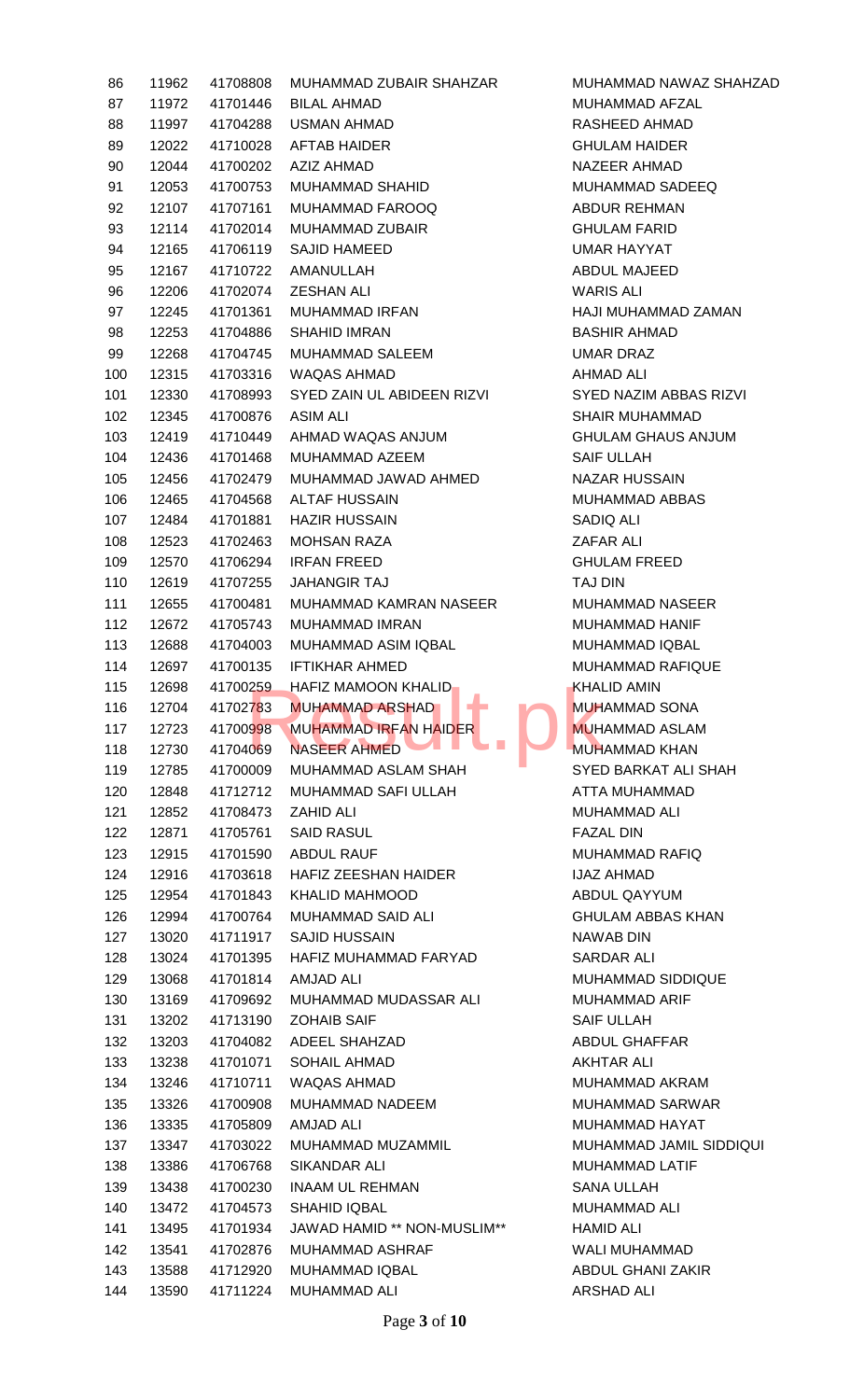| 145 | 13615 | 41712847 | SYED SAFDAR ALI KAZMI                                                                   | SYED ABID HUSSAIN KAZMI                  |
|-----|-------|----------|-----------------------------------------------------------------------------------------|------------------------------------------|
| 146 | 13627 | 41708083 | <b>TAHIR MAHMOOD</b>                                                                    | SARWAR MAHMOOD                           |
| 147 | 13633 | 41703722 | MUHAMMAD SAJID                                                                          | <b>MUHAMMAD ANWAR</b>                    |
| 148 | 13651 | 41700284 | MUHAMMAD ASIF BHATTI                                                                    | MUHAMMAD ASHIQ AYAZ                      |
| 149 | 13665 | 41703915 | <b>FAISAL ABBAS</b>                                                                     | <b>AHMAD ALI</b>                         |
| 150 | 13687 | 41702313 | <b>GHULAM ABBAS AHMAD</b>                                                               | CH AHMAD DIN                             |
| 151 | 13721 | 41704805 | <b>ABID ALI</b>                                                                         | <b>DAULAT ALI</b>                        |
| 152 | 13728 | 41700431 | <b>JAMSHAID ALI</b>                                                                     | <b>MUHAMMAD BASHIR</b>                   |
| 153 | 13729 | 41701822 | NAVEED ABBAS                                                                            | <b>RIAZ HUSSAIN</b>                      |
| 154 | 13733 | 41700424 | HAFIZ ADEEL SULTAN                                                                      | <b>MUHAMMAD SULTAN</b>                   |
| 155 | 13764 | 41701113 | <b>ALLAH BUKSHS</b>                                                                     | <b>ALLAH DITTA</b>                       |
| 156 | 13766 | 41706205 | <b>GHULAM MURTAZA</b>                                                                   | RAJA KHAN                                |
| 157 | 13814 | 41703143 | <b>QAMAR ZAMAN</b>                                                                      | <b>GHULAM MUHAMMAD</b>                   |
| 158 | 13832 | 41703457 | <b>JAFER ALI</b>                                                                        | MAQBOOL HUSSAIN                          |
| 159 | 13840 | 41708731 | <b>WAJID RIAZ</b>                                                                       | <b>MUHAMMAD RIAZ</b>                     |
| 160 | 13912 | 41700177 | MUHAMMAD USMAN KHALID                                                                   | <b>KHALID MEHMOOD</b>                    |
| 161 | 13958 | 41705308 | <b>ASAD RIAZ</b>                                                                        | <b>RIAZ AHMAD</b>                        |
| 162 | 14001 | 41703933 | <b>SALMAN BASHIR</b>                                                                    | <b>BASHIR AHMAD</b>                      |
| 163 | 14018 | 41701105 | <b>QAMAR ABBAS ALVI</b>                                                                 | <b>GHULAM HUSSAIN</b>                    |
| 164 | 14041 | 41701300 | MUBBASHAR RAFIQ                                                                         | <b>MUHAMMAD RAFIQ</b>                    |
| 165 | 14066 | 41707117 | <b>MUHAMMAD ALI</b>                                                                     | <b>JAVED IFTIKHAR</b>                    |
| 166 | 14069 | 41702417 | INAM-UR-REHMAN                                                                          | <b>MUHAMMAD AMIN</b>                     |
| 167 | 14071 | 41700685 | MAHBOOB ALAM                                                                            | <b>MUHAMMAD ASGHAR</b>                   |
| 168 | 14141 | 41700558 | NASARULLAH KHAN                                                                         | MUHAMMAD ASLAM CHEEMA                    |
| 169 | 14159 | 41703954 | MUHAMMAD NAEEM ASLAM                                                                    | <b>MUHAMMAD ASLAM</b>                    |
| 170 | 15019 | 41701836 | <b>MUHAMMAD SHER ** SPECIAL</b>                                                         | <b>GUL HUSSAIN</b>                       |
|     |       |          | PERSON**                                                                                |                                          |
| 171 | 15024 | 41700227 | <b>MUHAMMAD ARIF</b>                                                                    | <b>SAID RASUL</b>                        |
| 172 | 15159 |          | 41711115 MUHAMMAD UZAIR                                                                 | <b>SAJAWAL</b>                           |
| 173 | 15207 |          | 41703124 KAMRAN AKHMAT                                                                  | MUHAMMAD AKHMAT                          |
| 174 |       |          | <b>Contract Contract Contract Contract</b><br>15230  417051 <mark>03  WAQAS RAFI</mark> | <b>MUHAMMAD RAFI</b>                     |
| 175 | 15268 | 41706816 | <b>MUHAMMAD ADNAN ABBASI</b>                                                            | <b>MUHAMMAD AFRAZ ABBASI</b>             |
| 176 | 15368 | 41706341 | <b>AMAN ULLAH KHAN</b>                                                                  | <b>MUHAMMAD KHAN</b>                     |
| 177 | 15421 | 41700837 | SYED TOQEER HUSSAIN SHAH                                                                | SYED AMEER HUSSAIN SHAH                  |
| 178 | 15449 | 41711818 | ABDULLAH HAROON ABBASI                                                                  | RAJA HAROON UR RASHEED                   |
| 179 | 15453 | 41707588 | <b>MUDASSAR HUSSAIN</b>                                                                 | <b>TANVEER HUSSAIN</b>                   |
| 180 | 15454 | 41705344 | <b>MUHAMMAD SALEEM</b>                                                                  | MUHAMMAD FAYYAZ                          |
| 181 | 15473 | 41701288 | MUHAMMAD AJMAL SAEED                                                                    | MUHAMMAD TANVIR ASHRAF<br><b>MEHMOOD</b> |
| 182 | 15510 | 41705448 | <b>MUHAMMAD MUNIB RAZA</b>                                                              | AMJAD HUSSAIN                            |
| 183 | 15538 | 41701017 | <b>MUHAMMAD ALI</b>                                                                     | <b>MUHAMMAD HANIF</b>                    |
| 184 | 15638 | 41706157 | <b>IRFAN ULLAH KHAN NIAZI</b>                                                           | SAMI ULLAH KHAN NIAZI                    |
| 185 | 15654 | 41712521 | MUHAMMAD ZIARIF                                                                         | <b>MUHAMMAD ARIF</b>                     |
| 186 | 15656 | 41705988 | <b>MUHAMMAD IRFAN HAIDER</b>                                                            | <b>FAZAL ABBAS SHAH</b>                  |
| 187 | 15659 | 41701249 | MUHAMMAD SAAD UL HASSAN                                                                 | HAYAT MUHAMMAD                           |
| 188 | 15671 | 41712190 | <b>SHER MUHAMMAD</b>                                                                    | ATTA MUHAMMAD                            |
| 189 | 15683 | 41708907 | AHMAD YAR                                                                               | AFZAL ANWAR MUFTI                        |
| 190 | 15684 | 41706224 | <b>SHAHID ASLAM</b>                                                                     | MUHAMMAD ASLAM                           |
| 191 | 15694 | 41704589 | SYED HASNAT AHMED                                                                       | SYED BARKAT AHMED                        |
| 192 | 15698 | 41704296 | NAZIR MEHMOOD QURESHI                                                                   | ZAFEER AHMED                             |
| 193 | 15723 | 41705694 | SALEEM ULLAH KHAN                                                                       | ZAFAR ULLAH KHAN                         |
| 194 | 15750 | 41704075 | <b>MUHAMMAD AWAIS</b>                                                                   | NOOR MUHAMMAD                            |
| 195 | 15802 | 41710107 | MUHAMMAD BILAL KHAN                                                                     | ABDUL RAZZAQ KHAN                        |
| 196 | 15849 | 41700853 | <b>MUHAMMAD ZUBAIR</b>                                                                  | <b>UMAR HAYAT</b>                        |
| 197 | 15869 | 41704061 | <b>BILAL AHMED</b>                                                                      | <b>BAKHTAWAR</b>                         |
| 198 | 15936 | 41701372 | SHAHZAD ALI                                                                             | <b>AHMED KHAN</b>                        |
| 199 | 15937 | 41702455 | <b>SHAHBAZ HUSSAIN</b>                                                                  | <b>CH KHADAM HUSSAIN</b>                 |
| 200 | 16069 | 41704965 | MUHAMMAD SIBTAIN RAZA                                                                   | <b>GHULAM HASSAN</b>                     |
| 201 | 16080 | 41703614 | MUHAMMAD YOUSAF                                                                         | MUHAMMAD JAFAR                           |
| 202 | 16176 | 41704608 | <b>FARMAN ALI</b>                                                                       | <b>MEHAR JAMAL</b>                       |
|     |       |          |                                                                                         |                                          |

Page **4** of **10**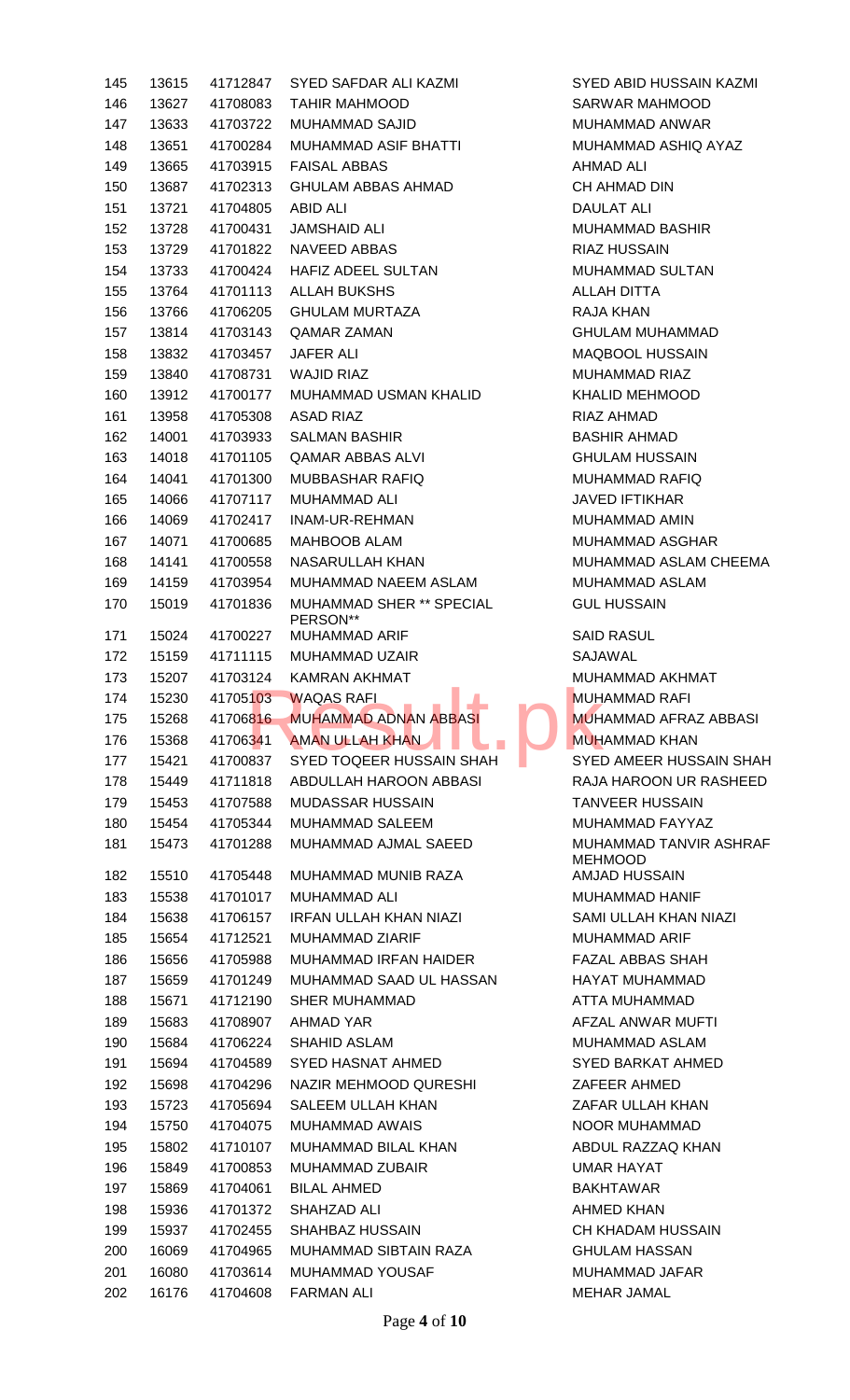| 203 | 16277 | 41702348 | SARDAR ABID ALI                            | <b>IMDAD ALI</b>           |
|-----|-------|----------|--------------------------------------------|----------------------------|
| 204 | 16300 | 41704507 | MUHAMMAD IBRAHIM                           | <b>IRSHAD HUSSAIN</b>      |
| 205 | 16313 | 41701377 | <b>HUMAYUN SATTAR</b>                      | <b>ABDUL SATTAR</b>        |
| 206 | 16338 | 41706024 | MUHAMMAD SAQLAIN                           | <b>GHULAM HUSNAIN</b>      |
| 207 | 16388 | 41705596 | NAVEED AHMAD KHAN                          | <b>MUKHTIAR HUSSAIN</b>    |
| 208 | 16394 | 41709661 | <b>MUHAMMAD SHAFIQ</b>                     | MUHAMMAD RAFIQ             |
| 209 | 16446 | 41704417 | <b>RIAZ HUSSAIN RIAZ</b>                   | <b>FIDA HUSSAIN</b>        |
| 210 | 16490 | 41710384 | ABDUL WAHEED                               | <b>MAULVI ATTA ULLAH</b>   |
| 211 | 16597 | 41701578 | <b>MOHSIN RAZA</b>                         | <b>WAJID ALI</b>           |
| 212 | 16601 | 41707192 | <b>AAMIR SOHAIL</b>                        | <b>MUREED ABBAS</b>        |
| 213 | 16602 | 41704126 | <b>QURBAN ALI</b>                          | NAZAR MUHAMMAD             |
| 214 | 16650 | 41700080 | <b>ABDUL AZIZ</b>                          | <b>MUHAMMAD BUKHS</b>      |
| 215 | 16652 | 41706923 | MUHAMMAD HUSSAIN                           | <b>BASHIR AHMAD</b>        |
| 216 | 16669 | 41712215 | <b>MUHAMMAD SOHAIB</b>                     | MUHAMMAD AMIN              |
| 217 | 16673 | 41703391 | <b>IRFAN JAVED</b>                         | <b>JAVED IQBAL</b>         |
| 218 | 16675 | 41706980 | RAIES IQBAL                                | MUHAMMAD IQBAL             |
| 219 | 16701 | 41700061 | <b>FAISAL SAEED</b>                        | <b>SAEED UR REHMAN</b>     |
| 220 | 16704 | 41703394 | <b>MOHSIN YASEEN</b>                       | <b>GHULAM YASEEN</b>       |
| 221 | 16707 | 41701075 | SHER BAZ KHAN                              | RAMZAN KHAN                |
| 222 | 16776 | 41707033 | <b>TARIQ SHAHZAD</b>                       | <b>NOOR KHAN</b>           |
| 223 | 16881 | 41705792 | MUHAMMAD JAMIL                             | <b>MUHAMMAD SARAN</b>      |
| 224 | 16915 | 41708161 | <b>SAIF ULLAH</b>                          | <b>HAQ NAWAZ</b>           |
| 225 | 16942 | 41701942 | EJAZ AHMAD                                 | ALLAH BAKHSH               |
|     | 16977 | 41702633 | MOEED ULLAH                                | NASEER AHMED               |
| 226 |       |          |                                            |                            |
| 227 | 17017 | 41708232 | <b>KHALID MEHMOOD</b>                      | <b>MUHAMMAD RAMZA</b>      |
| 228 | 17040 | 41701290 | <b>SAMI ULLAH</b>                          | <b>MUHAMMAD AKBAR</b>      |
| 229 | 17086 | 41701972 | <b>HASSAN RAZA</b>                         | RAZA MUHAMMAD              |
| 230 | 17106 | 41704177 | <b>AMAN ULLAH</b>                          | <b>NAZAR HUSSAIN</b>       |
| 231 | 17122 | 41707524 | <b>TARIQ ABBAS</b>                         | ABDUL MAJEED               |
| 232 | 17159 | 41706080 | <b>GHULAM SHABBIR</b><br><b>CONTRACTOR</b> | <b>HAQ NAWAZ</b>           |
| 233 | 17178 | 41706016 | <b>MUHAMMAD AMIR MASOOD-</b>               | <b>FAIZ BUKHSH</b>         |
| 234 | 17180 | 41708567 | <b>MUHAMMAD SUHAIB</b>                     | <b>IMTIAZ AHMAD</b>        |
| 235 | 17229 | 41706104 | <b>ABUBAKAR SIDDIQUE</b>                   | <b>HAFIZ SERAJ AHMAI</b>   |
| 236 | 17245 | 41709721 | <b>MUHAMMAD AHSAN</b>                      | MAQBOOL AHMED K            |
| 237 | 17287 | 41704303 | MUHAMMAD IMRAN RAFIQ                       | <b>MUHAMMAD BAKHS</b>      |
| 238 | 17373 | 41701260 | MUHAMMAD JAMEEL                            | <b>ABDUL AZIZ</b>          |
| 239 | 17383 | 41711059 | <b>SAEED AHMAD</b>                         | <b>ALTAF HUSSAIN</b>       |
| 240 | 17391 | 41704124 | <b>ZULFIQAR ALI</b>                        | <b>MUHAMMAD ISHFAC</b>     |
| 241 | 17397 | 41700338 | <b>MUHAMMAD FIAZ</b>                       | <b>HAQ NAWAZ</b>           |
| 242 | 17417 | 41703259 | ABDUL JABAR                                | <b>GHULAM NABI</b>         |
| 243 | 17420 | 41707547 | <b>RASHID YAQUBE</b>                       | MUHAMMAD YAQUB             |
| 244 | 17434 | 41700750 | SYED ZAIGHAM ABBAS                         | <b>SYED MUREED HUS</b>     |
| 245 | 17441 | 41709369 | <b>QAMAR ABBAS</b>                         | <b>RIAZ HUSSAIN</b>        |
| 246 | 17482 | 41709362 | WAJIB HUSSAIN WAJID                        | <b>HAQ NAWAZ</b>           |
| 247 | 17497 | 41703653 | <b>NASRULLAH SHOAIB</b>                    | HAJI ABDUL RASHID          |
| 248 | 17501 | 41710541 | MUHAMMAD AHMED SALEEM                      | <b>MUHAMMAD SALLEN</b>     |
| 249 | 17522 | 41700586 | <b>ATIQUE IRSHAD</b>                       | <b>IRSHAD AHMAD</b>        |
| 250 | 17527 | 41700294 | <b>ZAHID HUSSAIN BHATTI</b>                | <b>MUHAMMAD HUSSA</b>      |
| 251 | 17583 | 41710972 | <b>MAZHAR HUSSAIN</b>                      | <b>MUHAMMAD NAWAZ</b>      |
| 252 | 17607 | 41701188 | <b>MUBASHAR MUNIR</b>                      | <b>MUNIR AHMED</b>         |
| 253 | 17669 | 41706544 | <b>IFTIKHAR ALI</b>                        | <b>MUHAMMAD TUFAIL</b>     |
| 254 | 17673 | 41710607 | <b>MUHAMMAD ASIF</b>                       | AHMAD                      |
| 255 | 17674 | 41700796 | KHURRAM SHAHBAZ                            | MUHAMMAD ASLAM             |
| 256 | 17680 | 41710300 | <b>SAJID HUSSAIN</b>                       | MUHAMMAD BAKHS             |
| 257 | 17683 | 41711083 | <b>MUHAMMAD ASIF</b>                       | NAZIR AHMED                |
| 258 | 17703 | 41706321 | <b>MUHAMMAD ASGHAR</b>                     | <b>MUHAMMAD ASLAM</b>      |
| 259 | 17711 | 41708420 | MUHAMMAD ZIYA - UL - KHALIQ                | ABDUL KHALIQ MUJ           |
|     |       |          | SYED MUHAMMAD NAUMAN SABIT                 | <b>SYED SABIT ALI ZAII</b> |
| 260 | 17729 | 41701305 |                                            |                            |
| 261 | 17737 | 41700955 | NAEEM UR REHMAN                            | MUHAMMAD SALEEI            |

**HUSSAIN KHAN TA ULLAH D BUKHSH D SARANG ALI D RAMZAN** 43 AHMAD AHMED KHAN **243 ND BAKHSH KHAN D ISHFAQ D YAQUBE REED HUSSAIN IL RASHID SIDDIQUI D SALLEM D HUSSAIN BHATTI** D NAWAZ **D TUFAIL DASLAM D BAKHSH** ALIQ MUJHID **IT ALI ZAIDI** 1D SALEEM QAMAR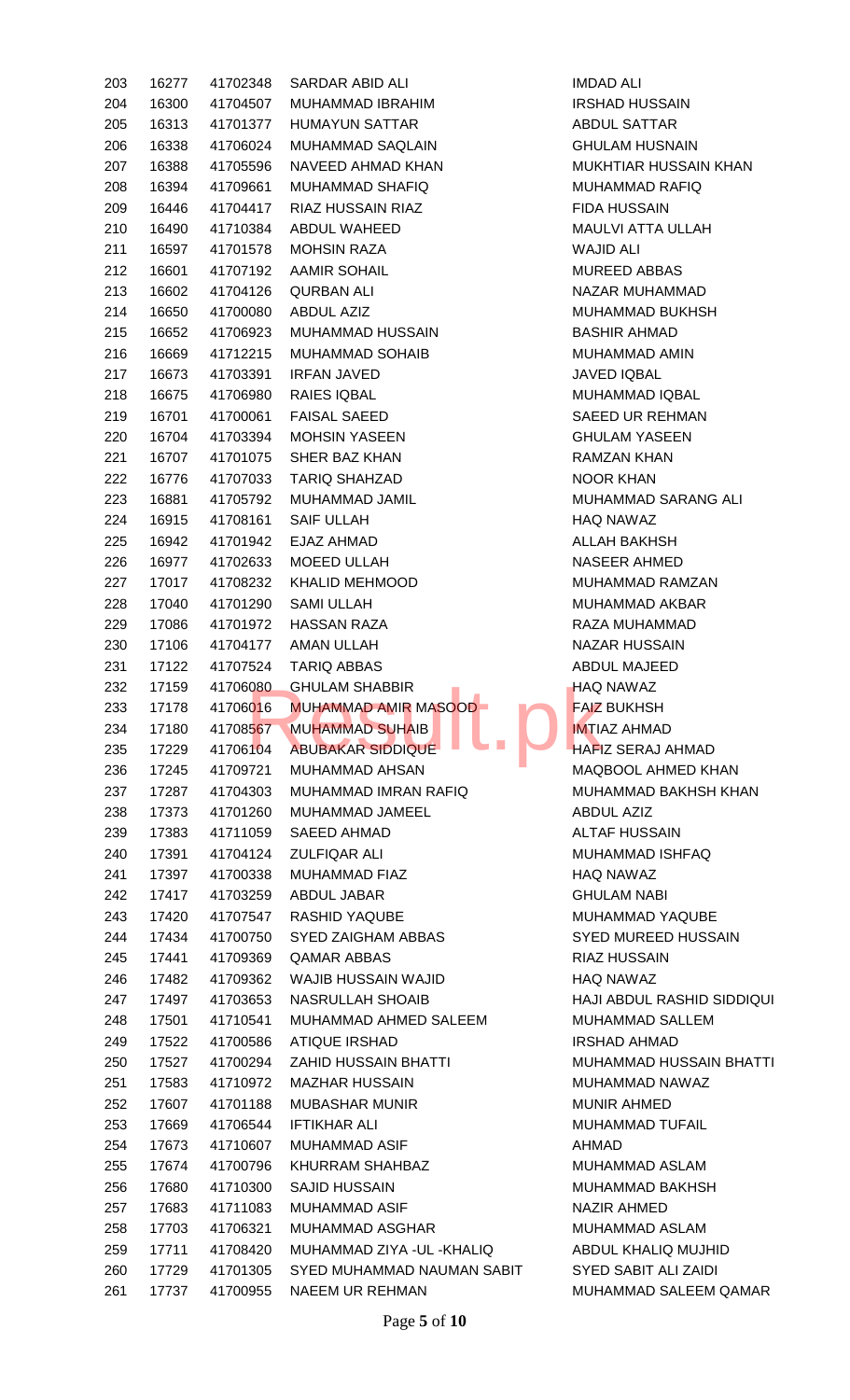| 262        | 17760          |                      | 41707651 SYED ASIF RAZA SHAH                                       | SYED ASHIQ HUSSAIN SHAH             |
|------------|----------------|----------------------|--------------------------------------------------------------------|-------------------------------------|
| 263        | 17782          |                      | 41704104 SAJID MAJEED                                              | ABDUL MAJEED                        |
| 264        | 17812          | 41701102             | <b>AMIR SOHAIL</b>                                                 | <b>MANZOOR HUSSAIN</b>              |
| 265        | 17857          | 41704239             | MUHAMMAD NOMAN                                                     | MUHAMMAD ISHAQ AHMAD                |
| 266        | 17863          | 41706866             | MUHAMMAD HANIF                                                     | ALI MUHAMMAD                        |
| 267        | 17883          | 41708895             | TASAWAR ABBAS                                                      | <b>GHULAM BASHIR</b>                |
| 268        | 17905          | 41702175             | MUHAMMAD ASGHAR                                                    | KAREEM BAKHSH                       |
| 269        | 17977          | 41701986             | TAYYIB NAVEED                                                      | MUHAMMAD NAVEED                     |
|            | 17991          | 41707567             | <b>LUQMAN ALI</b>                                                  | MAHLA                               |
| 270        |                |                      | WASEEM SHAHZAD                                                     | MUHAMMAD GUL SHER                   |
| 271        | 18021          | 41703286             |                                                                    |                                     |
| 272        | 18045          | 41703257             | <b>GHULAM JILANI</b>                                               | ZULFIQAR ALI NADEEM                 |
| 273        | 18077          | 41703357             | SAJID ABBAS                                                        | <b>GHULAM NABI</b>                  |
| 274        | 18091          | 41706752             | MUHAMMAD ABID BHATTI                                               | KHUDA BAKHSH BHATTI                 |
| 275        | 18108          | 41703291             | <b>MOHSIN SAJJAD</b>                                               | MUHAMMAD SHAFI                      |
| 276        | 18115          | 41700537             | AHSAN ULLAH KHAN                                                   | MUHAMMAD AFZAL KHAN                 |
| 277        | 18187          | 41709059             | AHMAD RIZWAN                                                       | MUHAMMAD KAZAM                      |
| 278        | 18190          | 41709377             | MUHAMMAD IMRAN JAVID                                               | ALLAH DAD                           |
| 279        | 18209          | 41709576             | KHALID JAVED MALIK                                                 | MALIK MUHAMMAD YAR                  |
| 280        | 18310          | 41702675             | MUHAMMAD AMIN SHAH                                                 | RAHIM BAKHSH SHAH                   |
| 281        | 18335          | 41707775             | MUHAMMAD ASHFAQ                                                    | ABDUL KAREEM                        |
| 282        | 18383          | 41701657             | <b>MOHSIN ABBAS</b>                                                | MUREED ABBAS KHAWAR                 |
| 283        | 18408          | 41701352             | UMAIR UL HASSAN                                                    | <b>KHADIM HUSSAIN</b>               |
| 284        | 18422          | 41704571             | HAFEEZ ULLAH                                                       | KALEEM ULLAH                        |
| 285        | 18444          | 41701182             | ABDUL SATTAR ADNAN                                                 | <b>GHULAM MAHMOOD</b>               |
| 286        | 18479          | 41701184             | MUHAMMAD TANVEER                                                   | ASHIQ ALI                           |
| 287        | 18481          | 41707615             | SHAHZAD ALI                                                        | MUHAMMAD HUSSAIN                    |
| 288        | 18504          | 41708416             | MUHAMMAD YOUNIS                                                    | ZAFAR IQBAL                         |
| 289        | 18529          | 41701174             | MUHAMMAD AKRAM                                                     | <b>NABI BAKHSH</b>                  |
| 290        | 18530          | 41708556             | MUHAMMAD ALI IMRAN KHAN                                            | ZULFIQAR ALI KHAN                   |
|            |                |                      |                                                                    |                                     |
|            |                |                      |                                                                    |                                     |
| 291        | 18536          | 41705584             | ZAFAR IQBAL<br><b>Contract Contract Contract Contract Contract</b> | <b>MUHAMMAD IQBAL</b>               |
| 292        | 19190          | 41700038             | <b>MUHAMMAD ZUBAIR JAHANGIR</b><br><b>BUKHARI</b>                  | SYED ABDUL GHAFOOR SHAH             |
| 293        | 19220          | 41708644             | <b>MUHAMMAD DILSHAD</b>                                            | <b>FIDA HUSSAIN</b>                 |
| 294        | 19334          | 41703721             | RIAZ AHMED                                                         | <b>MUHAMMAD DIN</b>                 |
| 295        | 19343          | 41705047             | <b>SHAHZAD IQBAL</b>                                               | <b>IQBAL HUSSAIN</b>                |
| 296        | 19380          | 41706639             | ZEIGHAM RAZA                                                       | ALLAH BACHAYA                       |
| 297        | 19411          | 41708082             | JAVED HASSAN                                                       | SADIQ HUSSAIN NASEEM                |
| 298        | 19431          | 41705255             | <b>SAJJAD ALI</b>                                                  | AHMAD BAKHSH                        |
| 299        | 19468          | 41708195             | SAFDAR ABBAS                                                       | ABDUL MAJEED                        |
| 300        | 19517          | 41700042             | MUHAMMAD TAYYAB                                                    | <b>ABDUL GHAFOOR</b>                |
| 301        | 19520          | 41705160             | <b>HUSSAIN AHMED</b>                                               | MUHAMMAD ISHAQ                      |
| 302        | 19538          | 41706555             | <b>HAFIZ QAMAR IDRESS</b>                                          | <b>MUHAMMAD IDREES</b>              |
| 303        | 19748          | 41703852             | <b>GHULAM MUHAMMAD</b>                                             | <b>ABDUL KARIM</b>                  |
| 304        | 19821          | 41702738             | <b>MUHAMMAD SAJID</b>                                              | MUHAMMAD AMIN                       |
|            |                |                      |                                                                    |                                     |
| 305        | 19863          | 41707837             | MUAHMMAD SHAHID IQBAL                                              | ALLAH DITTA                         |
| 306        | 19998          | 41706044             | MUHAMMAD SALEEM                                                    | <b>ABDUL AZIZ</b>                   |
| 307        | 20018          | 41703905             | MUHAMMAD WASEEM                                                    | MAQBOOL AHMED                       |
| 308        | 20095          | 41702397             | MUHAMMAD ABID BASHIR                                               | <b>BASHIR AHMED</b>                 |
| 309        | 20114          | 41707998             | ABDUL BASIT                                                        | MUHAMMAD HUSSAIN                    |
| 310        | 20132          | 41712223             | MUHAMMAD RAMZAN                                                    | MUHAMMAD SADIQ                      |
| 311        | 20149          | 41704890             | <b>JAMIL AHMAD</b>                                                 | NOOR AHMAD                          |
| 312        | 20170          | 41702871             | MUHAMMAD NASIR                                                     | MUHAMMAD YASEEN                     |
| 313        | 20185          | 41704762             | <b>TANVEER AHMAD</b>                                               | NAZIR AHMAD                         |
| 314        | 20200          | 41701089             | MUHAMMAD SAMEER                                                    | <b>GHULAM QADIR</b>                 |
| 315        | 20259          | 41705754             | MUHAMMAD ZULFQAR                                                   | HAFIZ ABDUL AZIZ                    |
| 316        | 20305          | 41703444             | ALLAH RAKHA                                                        | <b>MUHAMMAD FAZIL</b>               |
| 317        | 20396          | 41703744             | <b>FARMAN ALI</b>                                                  | KHAN MUHAMMAD                       |
| 318<br>319 | 20401<br>20406 | 41706583<br>41701855 | MUHAMMAD ASIF RAZA<br>SHOAIB AHMAD                                 | ABID HUSSAIN<br><b>ASHFAQ AHMAD</b> |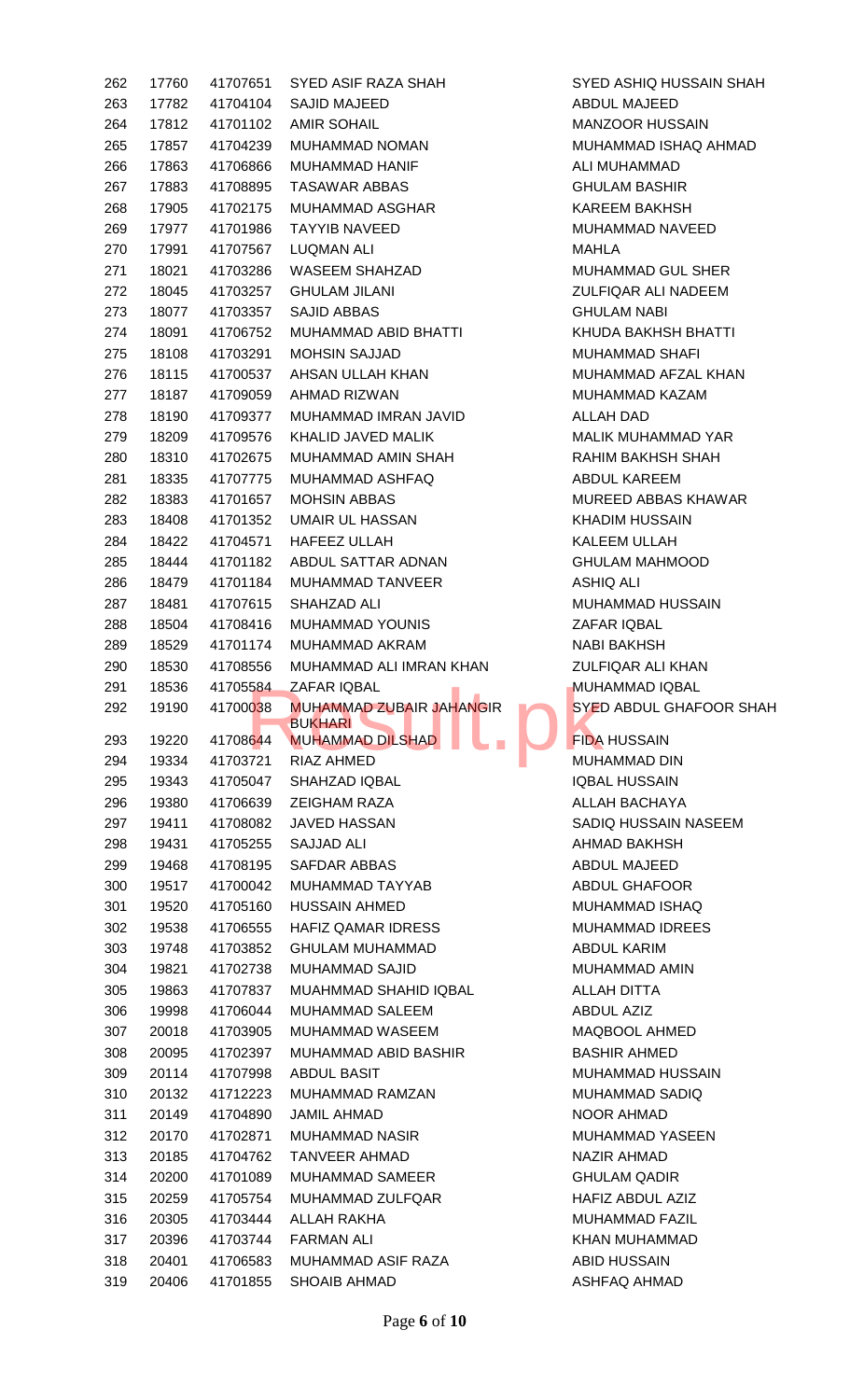| 320 | 20429 | 41704609       | <b>MUHAMMAD SAGHER</b>                                    | <b>MUH</b>  |
|-----|-------|----------------|-----------------------------------------------------------|-------------|
| 321 | 20569 | 41711713       | MUHAMMAD ARIF NAZIR                                       | <b>NAZI</b> |
| 322 | 20578 | 41706264       | ANSAR MUTLOOB                                             | <b>MUH</b>  |
| 323 | 20620 | 41710461       | MUHAMMAD UMAR SHARIF                                      | <b>MUH</b>  |
| 324 | 21050 | 41703632       | <b>SHABAB QAMAR</b>                                       | QAM         |
| 325 | 21062 | 41710805       | <b>MUHAMMAD ASIF</b>                                      | <b>MUH</b>  |
| 326 | 21085 | 41707487       | <b>ASGHAR ALI ZAIDI</b>                                   | <b>ALLA</b> |
| 327 | 21198 | 41705471       | <b>ABDUL MALIK</b>                                        | <b>MALI</b> |
| 328 | 21226 | 41707293       | <b>SAIF ULLAH</b>                                         | <b>GHU</b>  |
| 329 | 21229 | 41702391       | MUHAMMAD TAYYAB                                           | <b>MUH</b>  |
| 330 | 21238 | 41706718       | MUHAMMAD SHAHBAZ AKMAL                                    | <b>MUH</b>  |
| 331 | 21312 | 41700272       | SAJJAD AHMAD                                              | <b>GHU</b>  |
| 332 | 21396 | 41701391       | <b>KHAN MUHAMMAD</b>                                      | <b>HABI</b> |
| 333 | 21407 | 41711834       | <b>SYED USAMA HUSSAIN</b>                                 | <b>SYED</b> |
| 334 | 21421 | 41709582       | <b>FAIZ ULLAH</b>                                         | <b>ABDI</b> |
| 335 | 21455 | 41706307       | MUHAMMAD MAZHAR                                           | <b>ALLA</b> |
| 336 | 21466 | 41702286       | <b>LIAQAT HUSSAIN</b>                                     | <b>JUMI</b> |
| 337 | 21477 | 41706036       | <b>WAJID KHALIL</b>                                       | <b>BILA</b> |
| 338 | 21484 | 41700212       | <b>HAFIZ SAJID IQBAL</b>                                  | <b>GHU</b>  |
|     |       |                |                                                           | <b>BALC</b> |
| 339 | 21536 | 41712536       | <b>MUHAMMAD HASNAIN</b>                                   | AHM.        |
| 340 | 21567 | 41705926       | MUHAMMAD SHAHID IQBAL                                     | <b>MUH</b>  |
| 341 | 21607 | 41710393       | <b>MUHAMMAD TARIQ</b>                                     | <b>SHEI</b> |
| 342 | 21654 | 41709859       | <b>GHULAM MUSTAFA</b>                                     | <b>GHU</b>  |
| 343 | 21675 | 41706216       | <b>MUHAMMAD SHOAIB</b>                                    | AHM.        |
| 344 | 21686 | 41700785       | <b>MUHAMMAD ZUBAIR</b>                                    | <b>MUH</b>  |
| 345 | 21757 | 41703928       | <b>ABID HUSSAIN</b>                                       | <b>ABDI</b> |
| 346 | 21883 | 41703732       | MEHBOOB UR REHMAN                                         | <b>MUH</b>  |
| 347 | 21884 | 41700472       | MUHAMMAD SANAULLAH                                        | <b>GHU</b>  |
| 348 | 21889 | 41701242       | AHMAD DIN                                                 | <b>KHAI</b> |
| 349 |       | 21984 41703621 | <b>ABDUL GHAFFAR</b><br><b>Contract Contract Contract</b> | AMA         |
| 350 | 21988 | 41710153       | E.<br><b>MUHAMMAD AKRAM</b>                               | <b>ABDI</b> |
| 351 | 22004 | 41710817       | <b>HAROON ABDULLAH</b>                                    | <b>MUH</b>  |
| 352 | 23074 | 41701787       | AZHAR AHMAD                                               | <b>MUH</b>  |
| 353 | 23081 | 41707518       | PERVAIZ AKHTAR NAEEM                                      | AHM.        |
| 354 | 23087 | 41707452       | <b>GHULAM MUSTAFA FAROOQ</b>                              | CH.V        |
| 355 | 23106 | 41702888       | MUHAMMAD FAROOQ                                           | <b>MUH</b>  |
| 356 | 23139 | 41706169       | <b>TARIQ IQBAL</b>                                        | <b>GHU</b>  |
| 357 | 23206 | 41708593       | <b>GHULAM QADIR</b>                                       | <b>MUH</b>  |
| 358 | 23223 | 41703883       | KHURRAM SHAHZAD                                           | <b>MUH</b>  |
| 359 | 23274 | 41704511       | <b>GHULAM MUHAMMAD</b>                                    | <b>PUNI</b> |
| 360 | 23333 | 41704136       | ABDUL HAMEED                                              | <b>MUH</b>  |
| 361 | 23400 | 41708175       | MUHAMMAD KHURAM YASIN                                     | <b>YASI</b> |
| 362 | 23424 | 41708533       | MUHAMMAD ABDULLAH SIALVI                                  | <b>QARI</b> |
| 363 | 23474 | 41702373       | <b>ZULFIQAR ALI</b>                                       | <b>BAS</b>  |
| 364 | 23477 | 41706881       | <b>ALI IMRAN</b>                                          | <b>ZAFA</b> |
| 365 | 23531 | 41701950       | MUHAMMAD NADEEM                                           | <b>SERI</b> |
| 366 | 23535 | 41710942       | <b>NAIB HASSAN</b>                                        | IMTI/       |
| 367 | 23549 | 41704907       | <b>MUHAMMAD BABER</b>                                     | <b>ABDI</b> |
| 368 | 23660 | 41713784       | MUHAMMAD IMRAN KHAN                                       | ALI A       |
| 369 | 23670 | 41700523       | <b>MUHAMMAD SALEEM</b>                                    | <b>NOO</b>  |
| 370 | 23683 | 41713418       | <b>MUHAMMAD YOUSAF</b>                                    | <b>FAIZ</b> |
| 371 | 23696 | 41710114       | <b>SHOAIB AHMED</b>                                       | KHAI        |
| 372 | 23733 | 41703171       | MUHAMMAD SAEED ASGHAR                                     | <b>ASGI</b> |
| 373 | 23780 | 41701343       | MUHAMMAD KHALEEQ-UZ-ZAMAN                                 | <b>MUH</b>  |
| 374 | 23922 | 41703482       | <b>GHULAM RASOOL</b>                                      | <b>NAW</b>  |
| 375 | 23931 | 41700306       | <b>MUHAMMAD AHSAN</b>                                     | <b>ALLA</b> |
| 376 | 23936 | 41708304       | <b>ABDUR REHMAN</b>                                       | <b>GHU</b>  |
| 377 | 23968 | 41702958       | NAJAM UL HASSAN KHAN                                      | <b>SHAI</b> |
|     |       |                |                                                           |             |

MUHAMMAD NAZAR NAZIR AHMED MUHAMMAD YOUNAS MUHAMMAD SHARIF QAMAR UD DIN MUHAMMAD AFZAL ALLAH WASAYA MALIK SHAMLA **GHULAM HASSAN** MUHAMMAD ASLAM MUHAMMAD AJMAL **GHULAM SARWAR** HABIB ULLAH SYED SHAHAB UD DIN ABDUL RASHEED ALLAH DIWAYA **JUMMA KHAN** BILAL AHMAD **GHULAM YASIN KHAN CHANDIA** BALOCH AHMAD HUSSAIN MUHAMMAD IQBAL SHER MUHAMMAD **GHULAM ABBAS** AHMAD KHAN MUHAMMAD MEHBOOB ABDUL RAHIM MUHAMMAD MUSA **GHULAM HASHIM** KHADIM HUSSAIN AMAN ULLAH **ABDUL REHMAN** MUHAMMAD ABDULLAH MUHAMMAD ASHFAQ AHMAD ALI CH. WALI MUHAMMAD MUHAMMAD ASLAM ABID GHULAM MUHAMMAD MUHAMMAD HUSSAN MUHAMMAD WARIS PUNNAN KHAN MUHAMMAD NAZIR YASIN AHMED QARI NOOR MUHAMMAD SIALVI BASHIR AHMAD ZAFAR IQBAL SERDOOL KHAN **IMTIAZ HUSSAIN** ABDUL JABBAR ALI AHMAD NOOR MUHAMMAD FAIZ AHMED KHAN MUHAMMAD ASGHAR ALI MUHAMMAD SARWAR NAWAB DIN ALLAH DITTA **GHULAM MUSTAFA** SHAMS ALI KHAN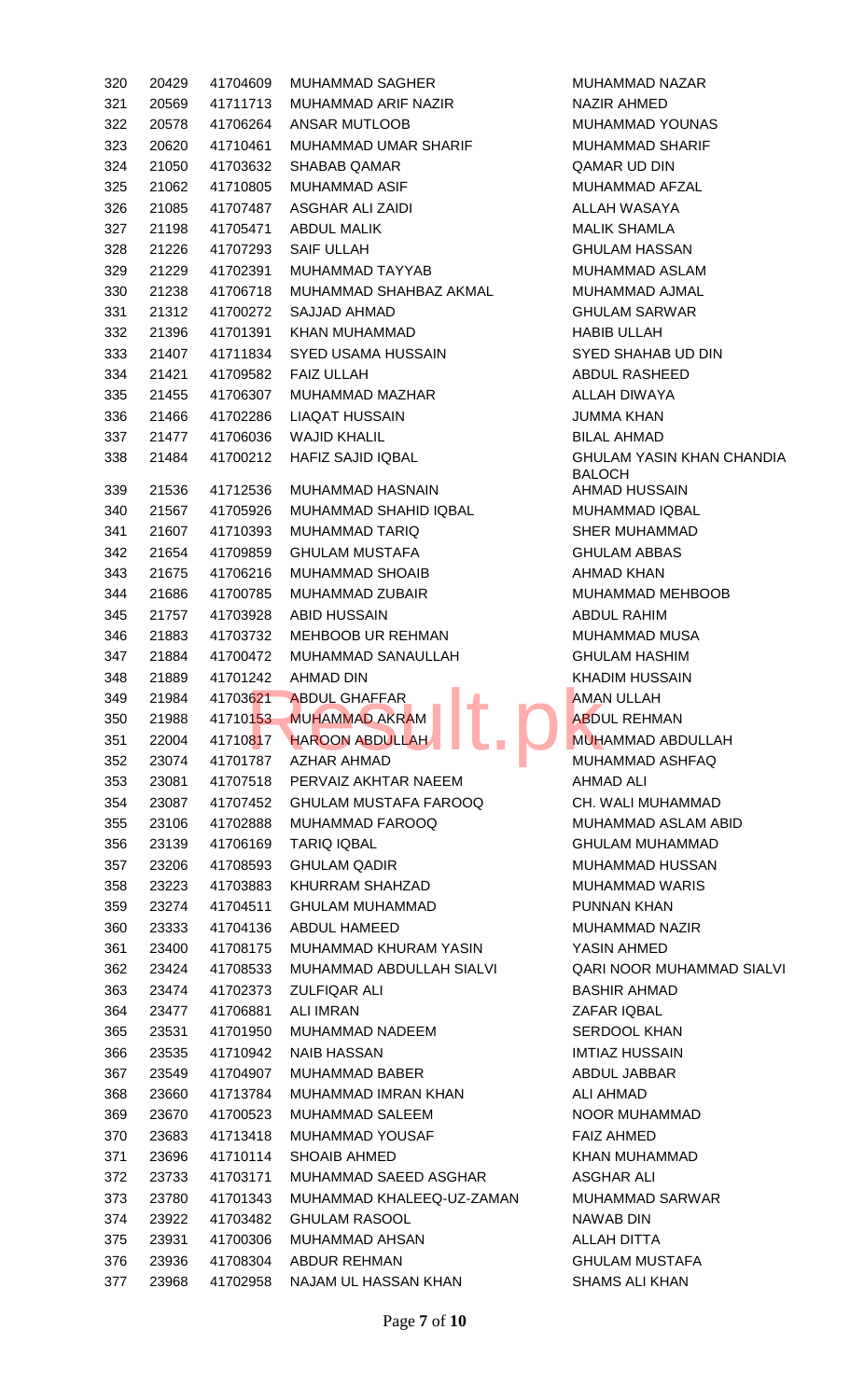| 378 | 23977          | 41706326 | <b>HADI HUSSAIN</b>            | <b>MAQBC</b>      |
|-----|----------------|----------|--------------------------------|-------------------|
| 379 | 24030          | 41703761 | MUHAMMAD ASHFAQ                | NAZIR .           |
| 380 | 24169          |          | 41701519 MUHAMMAD USMAN        | <b>ALLAH</b>      |
| 381 | 24236          | 41708694 | ABRAR HUSSAIN                  | RIAZ H            |
| 382 | 24247          | 41710624 | <b>ARAF SADDIQUE</b>           | <b>MUHAN</b>      |
| 383 | 24272          | 41713547 | ABDUL RASHEED                  | <b>ZULFIC</b>     |
| 384 | 24301          | 41704171 | ABDUL QUDOOS                   | <b>UMAR1</b>      |
| 385 | 24321          | 41704981 | <b>MAZHAR ABBAS</b>            | <b>MUHAN</b>      |
| 386 | 24327          | 41710034 | SOHAIL AHMED                   | <b>KAREE</b>      |
| 387 | 24351          | 41711219 | <b>JAVED IQBAL</b>             | <b>MUHAN</b>      |
| 388 | 24415          | 41701101 | <b>SAJID ALI</b>               | <b>MUHAII</b>     |
| 389 | 24419          | 41711072 | <b>HABIB ULLAH</b>             | HAFIZ /           |
| 390 | 24431          | 41703611 | HAFIZ MUHAMMAD SUFYAN          | <b>MUHAN</b>      |
| 391 | 24460          | 41700322 | KASHIF MURTAZA                 | <b>ABDUL</b>      |
| 392 | 24505          | 41706747 | MUHAMMAD NAEEM                 | <b>MUHAN</b>      |
| 393 | 24510          | 41700809 | <b>SAIF ULLAH</b>              | <b>MUHAN</b>      |
| 394 | 24520          | 41703118 | <b>IMRAN ALI</b>               | <b>ABDUL</b>      |
| 395 | 24564          | 41702173 | <b>AHSAN HANIF</b>             | <b>MUHAN</b>      |
| 396 | 24605          |          | 41701512 MUHAMMAD SALEEM ABBAS | SHER <sub>N</sub> |
| 397 | 24660          | 41701823 | <b>ZAHID HUSSAIN</b>           | <b>RAHEE</b>      |
| 398 | 24725          | 41702561 | MUHAMMAD USMAN                 | <b>MUHAN</b>      |
| 399 | 24745          | 41706333 | JAHANZEB FIAZ                  | <b>FIAZ AI</b>    |
| 400 | 24760          | 41703243 | <b>SHAMSUL HAQ</b>             | <b>BAHAB</b>      |
| 401 | 24791          | 41701818 | <b>ASGHAR BASHIR</b>           | <b>BASHIF</b>     |
| 402 | 24847          | 41706114 | <b>ASIF SATTAR</b>             | <b>ABDUL</b>      |
| 403 | 24938          | 41705394 | MUHAMMAD AHSAN ALI             | <b>MUHAN</b>      |
| 404 | 26063          | 41702552 | <b>HASSAN ALI</b>              | <b>FATEH</b>      |
| 405 | 26124          | 41700096 | <b>KHALIQ DAD</b>              | <b>MUHAN</b>      |
| 406 | 26155          | 41708273 | <b>ABDUL WAHAB</b>             | <b>ABDUR</b>      |
| 407 | 26176          |          | 41700162 MUHAMMAD SAJID        | <b>GUL MI</b>     |
| 408 | 26212          | 41702528 | <b>QULB ABBAS</b>              | <b>ALTAF</b>      |
| 409 | 26233          | 41703706 | an a<br><b>FAISAL SHAHZAD</b>  | <b>MUHAN</b>      |
| 410 | 26254          | 41702016 | <b>NAZIR AHMAD</b>             | <b>MIAN M</b>     |
| 411 |                | 41700486 | MUHAMMAD FAROOQ                | <b>NASIR</b>      |
| 412 | 26269          | 41704057 | <b>SAQIB ALI</b>               | <b>MUHAN</b>      |
| 413 | 26270<br>26416 | 41706973 | <b>MUHAMMAD ASIF</b>           | <b>ABDUL</b>      |
| 414 |                |          | <b>KHUDA DAD</b>               | <b>AHMAD</b>      |
|     | 26423          | 41705240 |                                |                   |
| 415 | 26447          | 41703284 | <b>IRFAN ABBAS</b>             | <b>ALLAH</b>      |
| 416 | 26492          |          |                                |                   |
|     |                | 41703163 | MUHAMMAD QUMAR IQBAL RANA      | <b>MUHAN</b>      |
| 417 | 26510          | 41701438 | MUHAMMAD SOHAIL                | <b>BASHIF</b>     |
| 418 | 26521          | 41706099 | MUHAMMAD SAQIB RAZA            | <b>RASAB</b>      |
| 419 | 26524          | 41700400 | <b>IMRAN MAJID</b>             | <b>ABDUL</b>      |
| 420 | 26538          | 41700905 | <b>BILAL FAROOQ KHAN</b>       | ATTA <sub>U</sub> |
| 421 | 26550          | 41710868 | <b>SAD AMIR</b>                | <b>MUHAN</b>      |
| 422 | 26559          | 41703429 | EJAZ AHMAD                     | <b>MUHAN</b>      |
| 423 | 26625          | 41704615 | <b>GHAZANFAR ABBAS</b>         | <b>MUHAN</b>      |
| 424 | 26656          | 41701886 | ZAHID IQBAL                    | NOOR              |
| 425 | 26663          | 41703625 | RIZWAN ULLAH ** NON-MUSLIM**   | <b>MUHAN</b>      |
| 426 | 26668          | 41700017 | <b>MUHAMMAD IMRAN</b>          | <b>GHULA</b>      |
| 427 | 26676          | 41713908 | <b>HAFIZ HASSAN RAZA</b>       | <b>MIAN M</b>     |
| 428 | 26716          | 41701615 | <b>GULZAR HUSSAIN</b>          | <b>MUHAN</b>      |
| 429 | 26730          | 41703089 | <b>MUHAMMAD IRFAN</b>          | <b>GHOUS</b>      |
| 430 | 26758          | 41702447 | <b>JAVED RAZA</b>              | <b>GHULA</b>      |
| 431 | 26761          | 41700324 | <b>NASAR ABBAS</b>             | <b>MUMTA</b>      |
| 432 | 26815          | 41706460 | MUHAMMAD UZAIR                 | <b>MUHAN</b>      |
| 433 | 26817          | 41702531 | <b>LIAQAT ALI</b>              | <b>MUHAN</b>      |
| 434 | 26825          | 41700560 | <b>MUHAMMAD IMRAN</b>          | <b>MUHAN</b>      |
| 435 | 26835          | 41705474 | <b>GHAMGIN HUSSAIN</b>         | <b>KAUSA</b>      |

MAQBOOL HUSSAIN NAZIR AHMED ALLAH DITTA **RIAZ HUSSAIN** MUHAMMAD SADDIQUE **ZULFIQAR ALI** UMAR HAYAT MUHAMMAD YAQUB KAREEM BUKHSH MUHAMMAD IQBAL KHAN **MUHAIR ALI** HAFIZ ABDULLAH MUHAMMAD NASER ABDUL AZIZ MUHAMMAD YAQOOB MUHAMMAD AYOUB ABDUL SABOOR MUHAMMAD HANIF SHER MUHAMMAD RAHEEM BAKHSH MUHAMMAD MANSHA FIAZ AHMAD BASHIR AHMAD ABDUL SATTAR MUHAMMAD YASEEN FATEH KHAN AWAN MUHAMMAD MUMTAZ ABDUR REHMAN **GUL MUHAMMAD ALTAF HUSSAIN** MUHAMMAD WALAYAT MIAN MUHAMMAD **NASIR ALI** MUHAMMAD ARSHAD ABDUL SAEED AHMAD NAWAZ ALLAH YAR QUASARI MUHAMMAD IQBAL RANA BASHIR AHMAD RASAB KHAN ABDUL MAJID ATTA ULLAH KHAN MUHAMMAD LATIF MUHAMMAD RAMZAN MUHAMMAD ASLAM NOOR KHAN MUHAMMAD MANZOOR **GHULAM NABI** MIAN MUHAMMAD QADRI MUHAMMAD RAMZAN **GHOUS MUHAMMAD GHULAM MUSTAFA** MUMTAZ AHMAD MUHAMMAD ZUBAIR MUHAMMAD MASHOOQ MUHAMMAD AMIR KAUSAR HUSSAIN MUHAMMAD AMIR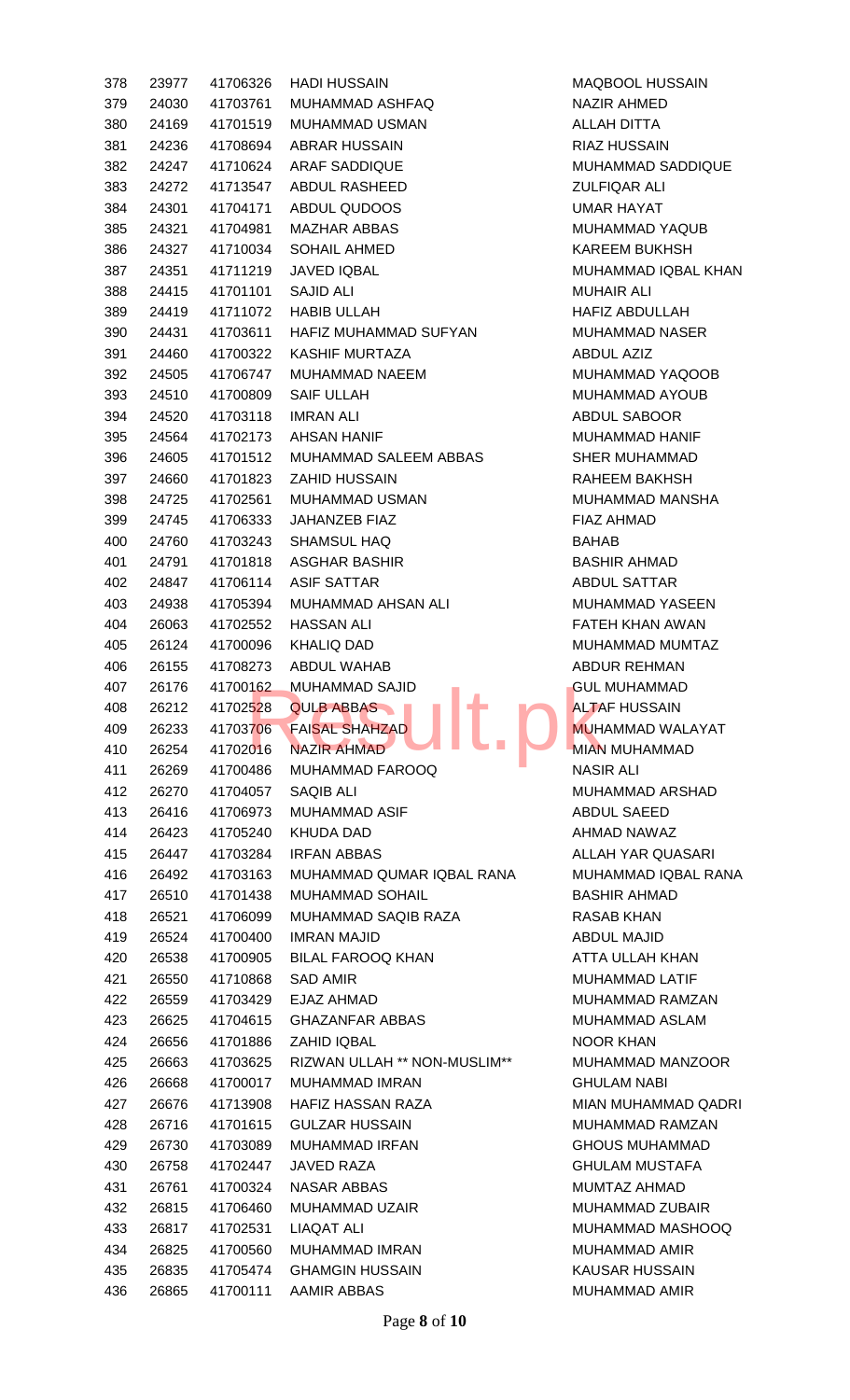| 437 | 26878 | 41701206 | <b>MUHAMMAD SHOAIB</b>        | <b>MUH</b>  |
|-----|-------|----------|-------------------------------|-------------|
| 438 | 26887 | 41708109 | <b>MUHAMMAD SHAFIQ</b>        | <b>MUH</b>  |
| 439 | 26910 | 41708612 | <b>SAMI ULLAH KHAN</b>        | <b>GUL</b>  |
| 440 | 26922 | 41702464 | RAO NAEEM AFZAAL              | <b>RAO</b>  |
| 441 | 26935 | 41700834 | MUHAMMAD ISMAEEL              | <b>JAFA</b> |
| 442 | 26938 | 41702637 | LIAQAT HAYAT                  | AHM.        |
| 443 | 26949 | 41705174 | <b>MOHSIN RAZA</b>            | <b>MUK</b>  |
| 444 | 26956 | 41706783 | MUHAMMAD KALEEM               | MAU         |
| 445 | 27004 | 41700802 | <b>MUHAMMAD AKRAM</b>         | <b>MUH</b>  |
| 446 | 27027 | 41706911 | MUHAMMAD ZAKRIA BILAL FAROOQI | <b>MUH</b>  |
| 447 | 27032 | 41701317 | MUHAMMAD HIZBULLAH            | <b>ALAN</b> |
| 448 | 27058 | 41700186 | <b>BABAR REHMAN SHAH</b>      | <b>FAZA</b> |
| 449 | 27098 | 41703604 | MUHAMMAD ALTAF SHAHID         | <b>MIHA</b> |
| 450 | 27115 | 41708155 | <b>FAISAL MEHMOOD</b>         | <b>MUH</b>  |
| 451 | 27132 | 41711756 | MUHAMMAD ASLAM                | <b>GHU</b>  |
| 452 | 27192 | 41707937 | ZAFAR IQBAL JAVEED            | <b>MALI</b> |
| 453 | 27198 | 41708091 | <b>ABDUL QADDUS</b>           | <b>MUR</b>  |
| 454 | 27210 | 41708227 | MUHAMMAD BAKHASH              | <b>MUH</b>  |
| 455 | 27211 | 41710703 | SYED TAFZEEL HUSSAIN SHERAZI  | <b>SYED</b> |
| 456 | 27227 | 41705950 | SHEHZADA IRAM ABBAS           | <b>MUH</b>  |
| 457 | 27229 | 41706539 | <b>SAJID ALI</b>              | KAR/        |
| 458 | 27232 | 41703718 | AKHLAQ HUSSAIN                | BAH/        |
| 459 | 27241 | 41703972 | MUHAMMAD MUSTAHSAN RAZA NASIR | <b>NASI</b> |
| 460 | 27245 | 41700641 | <b>ABID HUSSAIN</b>           | <b>MUH</b>  |
| 461 | 27253 | 41708111 | <b>MUHAMMAD IMRAN</b>         | <b>ALLA</b> |
| 462 | 27269 | 41700113 | NADEEM IQBAL ANJAM            | <b>MUH</b>  |
| 463 | 27276 | 41706657 | <b>GHULAM HABIB</b>           | <b>GHU</b>  |
| 464 | 27296 | 41704972 | <b>TARIQ MEHMOOD</b>          | <b>MUH</b>  |
| 465 | 27333 | 41706933 | <b>MUHAMMAD HASAN</b>         | <b>MUH</b>  |
| 466 | 27335 | 41708722 | MUHAMMAD ASAD HAYAT           | <b>MUH</b>  |
| 467 | 27367 | 41706716 | <b>SHAHID IMRAN</b>           | <b>MIAN</b> |
| 468 | 27394 | 41701945 | <b>MUNZOOR AHMED</b>          | <b>MUH</b>  |
| 469 | 27407 | 41705565 | <b>MUHAMMAD QASIM</b>         | <b>IMAN</b> |
| 470 | 27408 | 41713460 | MUHAMMAD UMAR FAROOQ          | <b>MUH</b>  |
| 471 | 27409 | 41702206 | <b>ZIA UR RAHMAN</b>          | <b>GHU</b>  |
| 472 | 27419 | 41700892 | <b>GHULAM HAIDER MALIK</b>    | <b>GHU</b>  |

### **MINORITY QUOTA**

| <b>ROLL</b><br><u>NO.</u> | <b>DIARY</b><br>NO. | <b>NAME OF THE CANDIDATE</b> | <b>FATHER'S NAME</b>   |
|---------------------------|---------------------|------------------------------|------------------------|
| 10161                     | 41704468            | <b>HAROON MASIH</b>          | <b>SOUN MASIH</b>      |
| 10586                     | 41703460            | NADEEM SALAMAT               | SALAMAT MASIH          |
| 10994                     | 41700161            | <b>MOHSIN ILYAS</b>          | <b>ILYAS MASIH</b>     |
| 11559                     | 41710102            | RASHID MASIH                 | <b>BOOTA MASIH</b>     |
| 11774                     | 41701140            | ANEEQ YOUNAS                 | YOUNAS MASIH           |
| 12240                     | 41712832            | <b>BASHARAT BASHIR</b>       | <b>BASHIR MASIH</b>    |
| 12336                     | 41707320            | ADEEL MASIH ANJUM            | <b>JAMAS MASIH</b>     |
| 12435                     | 41704593            | ARAAD NABEEL ASGHER          | ASGHER RAFIQUE         |
| 12842                     | 41701250            | <b>ZOUHAIR AKHTAR</b>        | YAQOOB AKHTAR          |
| 13477                     | 41705713            | SHAHERYAR MASIH              | <b>HANEEF MASIH</b>    |
| 18250                     | 41706975            | AFTAB MASIH                  | <b>INAYAT MASIH</b>    |
| 19128                     | 41701544            | SIKANDAR JEE                 | SARDARA JEE            |
| 19424                     | 41704199            | <b>KAMRAN</b>                | ALLAH DITTA OF ADME    |
| 19487                     | 41707881            | RANA JEE                     | <b>BEERBAL JEE</b>     |
| 20315                     | 41704501            | <b>MOHAN LAL</b>             | <b>BANKA JEE</b>       |
| 24528                     | 41710748            | <b>WAQAR AZEEM</b>           | <b>BARKAT BENEDICT</b> |
| 24539                     | 41700449            | <b>IRFAN MASIH</b>           | <b>IQBAL MASIH</b>     |
|                           |                     |                              |                        |

MUHAMMAD SADIQ MUHAMMAD SADIQ **GUL DAD KHAN** RAO MUHAMMAD AFZAAL **JAFAR ALI** AHMAD YAR MUKHTAR AHMAD MAUJ DIN MUHAMMAD AFZAL MUHAMMAD HANIF **ALAMGIR** FAZAL UR REHMAN SHAH MIHAR DIN MUHAMMAD ANWAR GHULAM RASOOL MARHOOM MALIK MUKHTAR AHMAD MUREED HUSSAIN MUHAMMAD NAWAZ **SYEDH SHABBIR HUSSAIN SHAH** MUHAMMAD SHER KARAMAT ALI BAHAWAL KHAN NASIR HUSSAIN SULTANI MUHAMMAD AFZAL ALLAH YAR MUHAMMAD ASLAM **GHULAM FARID** MUHAMMAD AMEER MUHAMMAD SAEED MUHAMMAD YAR **MIAN KHAN MUHAMMAD ANWAR IMAM BAKHSH** MUHAMMAD ASLAM GHULAM RASOOL GHULAM QASIM